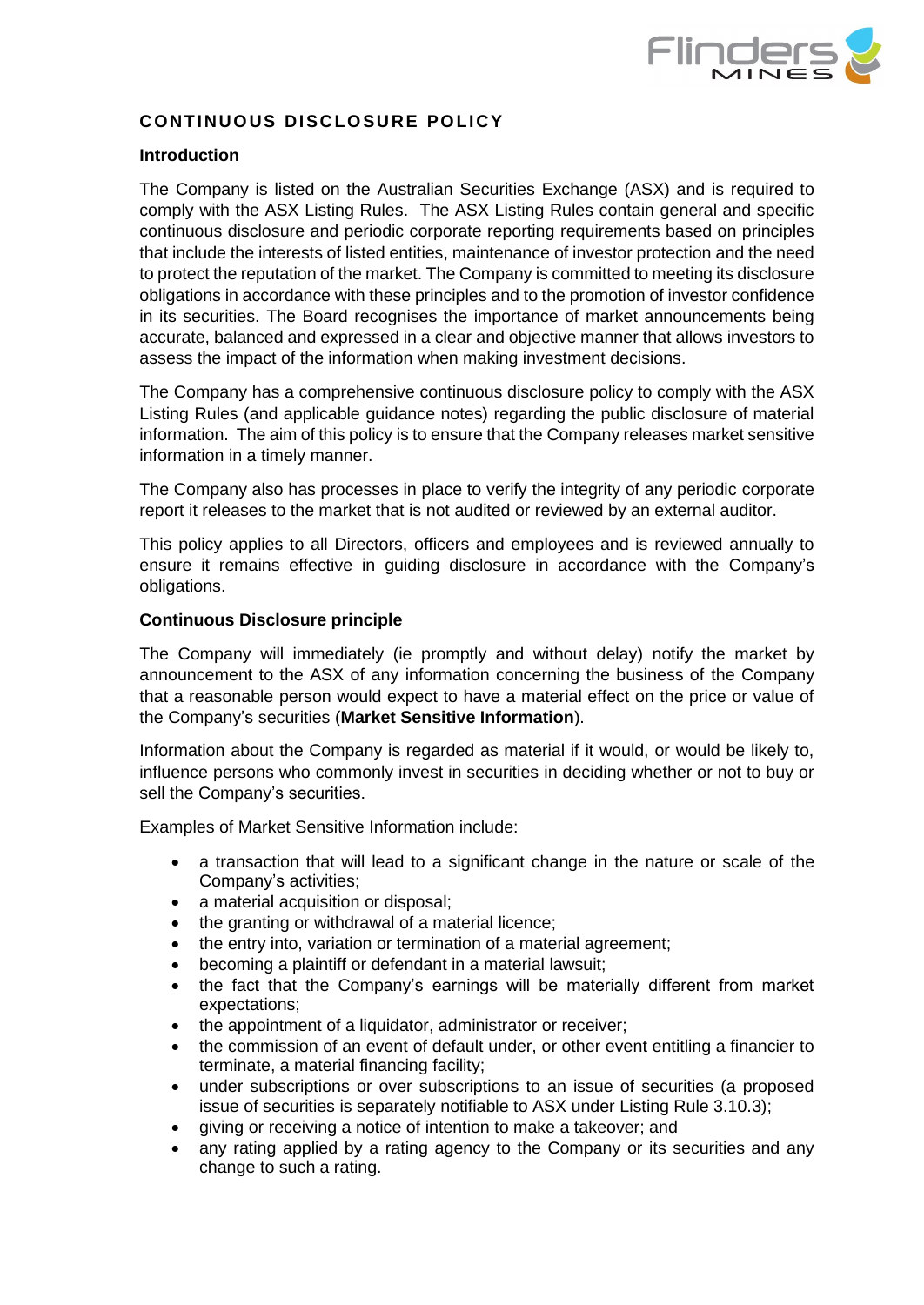Officers and employees are encouraged not to rely on their judgement and to consult the Company Secretary on whether particular information is considered to be Market Sensitive Information.

The only exceptions to this disclosure principle are those permitted under Listing Rule 3.1A where a Company may withhold disclosure if all three of the following criteria are satisfied.

One or more of the following applies: -

- It would be a breach of the law to disclose the information;
- The information concerns an incomplete proposal or negotiation;
- The information comprises matters of supposition or is insufficiently definite to warrant disclosure;
- The information is generated for the internal management purposes of the Company; and/or
- The information is a trade secret; and
- The information is confidential and the ASX has not formed the view that the information has ceased to be confidential; and
- A reasonable person would not expect the information to be disclosed.

#### **Managing Market Disclosure**

The Board is responsible for overseeing the Company's disclosure practices and procedures.

Specific responsibilities of the Board in this area are:

- The Company's continuous disclosure and periodic corporate reporting obligations;
- Communications with the ASX;
- Making decisions on what should be disclosed publicly under this policy.
- Promoting awareness of this policy within the Company;
- Overseeing, reviewing and updating this policy, as required, to ensure continuing compliance with changing legal and regulatory compliance; and
- Implementing reporting processes and controls.

The Board has the power to delegate aspects of the administration of this policy to senior management. To this end, the practical application of this policy is the responsibility of the Managing Director (or equivalent) and/or Company Secretary.

The Board will make decisions on the disclosure of material information pursuant to legal and regulatory requirements and will advise the Audit and Risk Committee with respect to disclosure issues relating to financial information.

It is the responsibility of all senior executives to keep the Managing Director (or equivalent) fully apprised of all potential material developments. The Managing Director (or equivalent) and/or Company Secretary will make a preliminary assessment of whether the information is material and the appropriateness and timing of any public release of information relating to those developments.

The Company Secretary is the convener of this policy responsible for its administration and the monitoring of compliance. The Company Secretary will ensure he/she is readily contactable by ASX by telephone and available to discuss any disclosure issues that may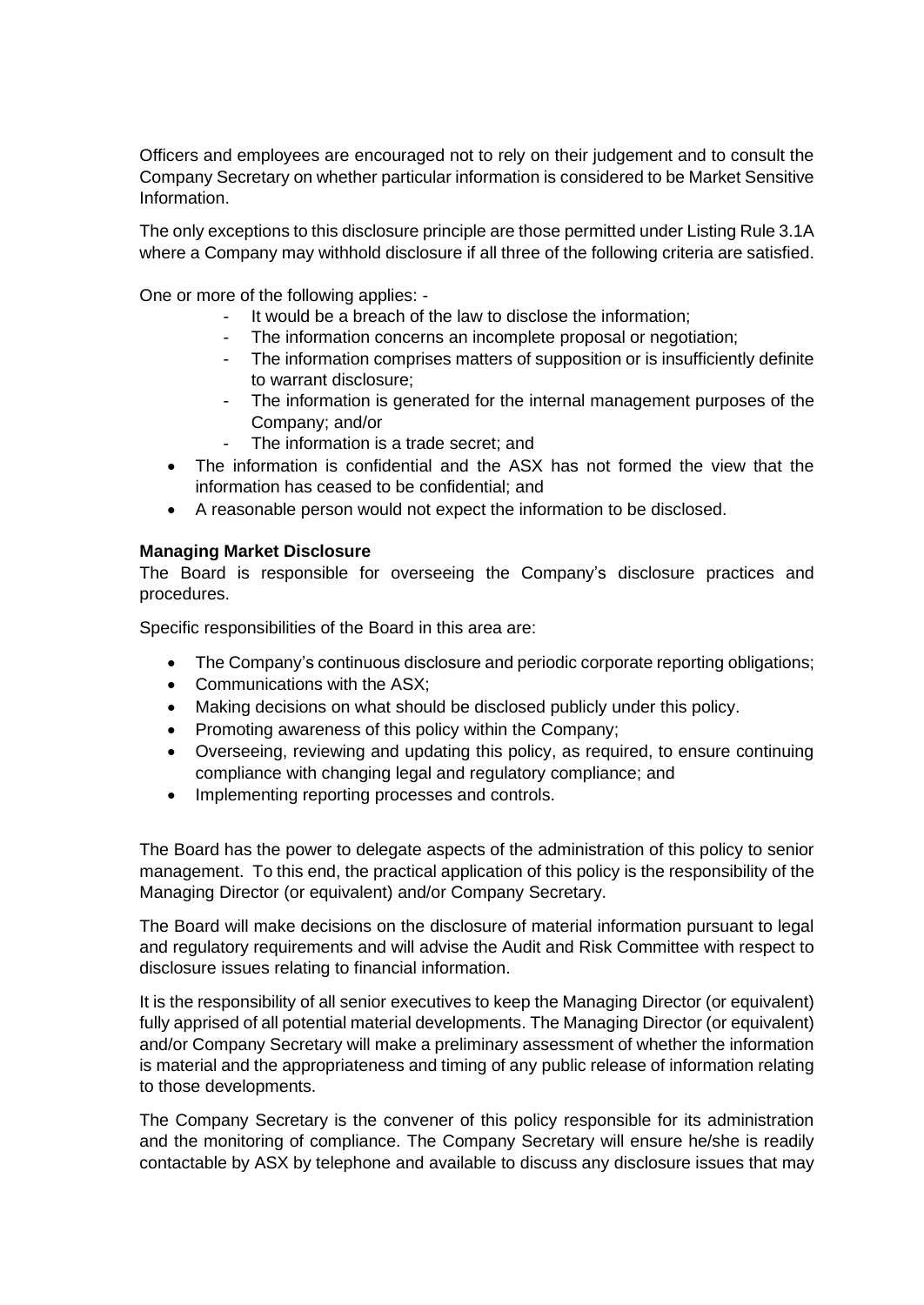arise during normal market hours and for at least one hour either side on each ASX trading day. The Company Secretary will ensure that the Board receives copies of all material market announcements promptly after they have been made.

## **Market disclosure principles**

Once a matter has been determined to constitute Market Sensitive Information, the Company will comply with the following principles of disclosure:

- Material Information will be publicly disclosed promptly to the ASX in accordance with the ASX Listing Rules to prevent selective, unauthorised disclosures;
- Disclosure must be complete, without any omissions that might make the rest of the disclosure misleading, and unfavourable Material Information will be disclosed as promptly and completely as favourable Material Information;
- The Company will not make selective disclosures of Material Information. Previously undisclosed Material Information will not be disclosed to selected individuals (for example, as a result of telephone calls or inquiries from an analyst or a shareholder); and
- Disclosure should be corrected as soon as reasonably practicable if the Company subsequently learns that an earlier disclosure contained a material error at the time it was given.

# **Significant announcements**

The full Board Chair will approve the content of any announcement that contains or relates to financial forecasts or material that is significant as regards the Company policy or strategy and if appropriate involve the full Board.

Significant announcements of a recurring nature, such as the Company's half-year and end-of-year results, are as a matter of course presented for consideration by the full Board prior to their release to the market.

## **Managing Expectations**

The Company will try to ensure, through its regular public dissemination of quantitative and qualitative information that analysts' estimates are in line with the Company's expectations.

However, the Company will not confirm, or attempt to influence, an analyst's opinions or conclusions and will not express comfort with analysts' models and earnings estimates.

In circumstances where the Company gives a new and substantive investor or analyst presentation, it will release a copy of the presentation materials to the ASX ahead of the presentation.

## **Media Monitoring**

The Managing Director (or equivalent) and Company Secretary will monitor the media following the release of Material Information and, in the event of perceived inaccuracies in reporting, will determine if and what corrective steps need to be taken.

Where the Company is relying on an exception to the disclosure principle under ASX Listing Rule 3.1A not to disclose Market Sensitive Information, the Company will, as appropriate, monitor, either itself or through advisers:

• the market price of its securities and of the securities of any other listed entity involved in the transaction;